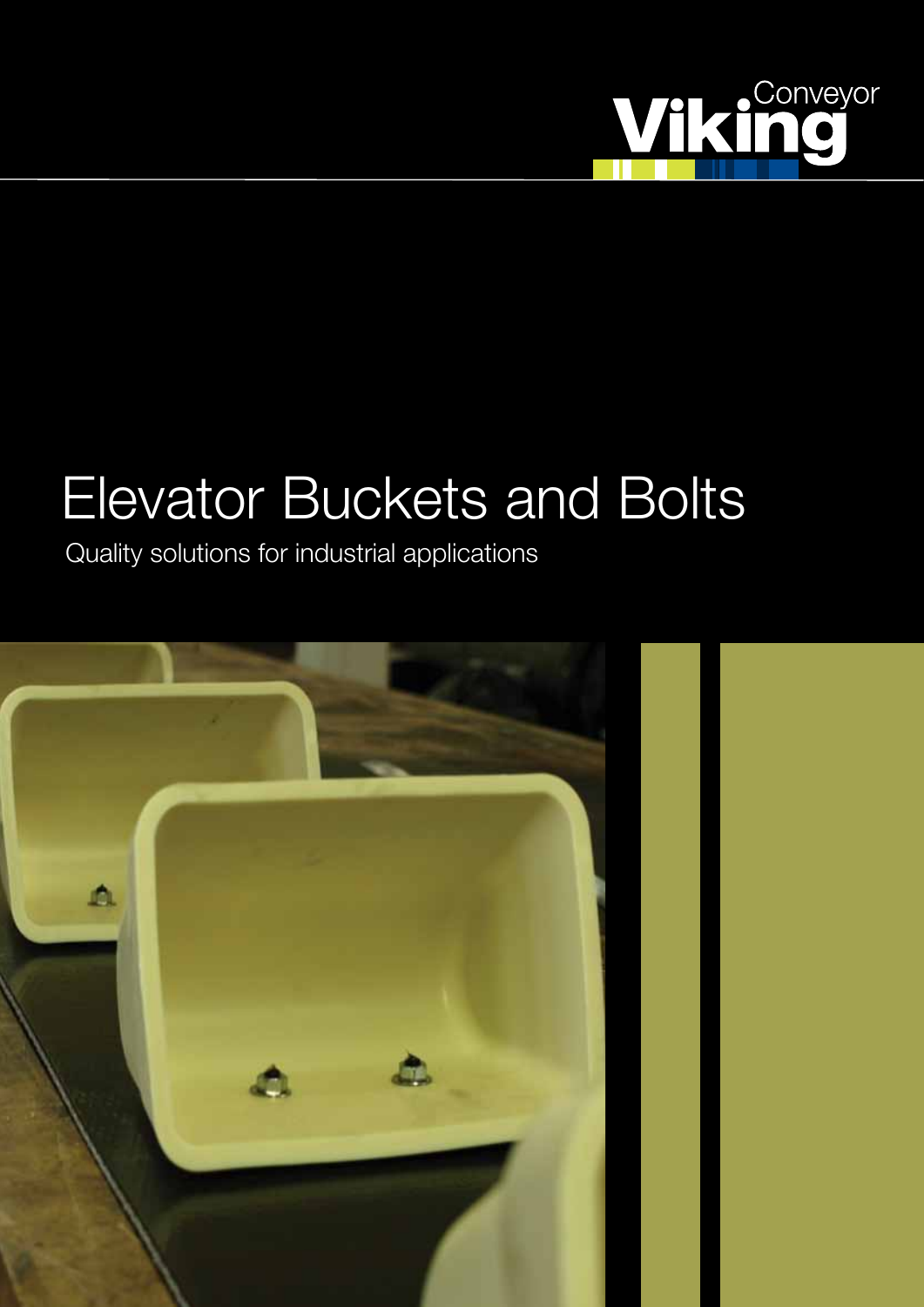

Viking Conveyor has a vast range of Industrial Elevator Buckets and Bolts which are suitable for a range of applications such as aggregrate, gravel, coal, gypsum, limestone, clay and concrete.

## Elevator Buckets



The Maxi-Tuff AA centrifugal elevator bucket has the traditional shape of a cast iron bucket. This bucket has a heavy reinforced lip and comes with a thickened back wall for mounting strength. Standard spacing is projection x 2. The most common applications include handling stone, sand, gravel, coal, fertilizer, clay, salt, limestone and concrete. The Maxi-Tuff AA bucket is the best bucket for tough, abrasive industrial applications.

#### Features

- Reduces weight on elevator up to 80%
- Up to 25% more capacity than cast iron buckets
- Cleaner discharge
- Non-corrosive, non-sparking
- Thicker walls, heavy front digging lip
- Heat, impact and abrasion resistant

| <b>BUCKET SIZE, INCHES**</b> |                    |                   | <b>WEIGHT, LBS.</b> |                   |              | <b>CAPACITY</b> |                           |                                          |                          |                     |                |
|------------------------------|--------------------|-------------------|---------------------|-------------------|--------------|-----------------|---------------------------|------------------------------------------|--------------------------|---------------------|----------------|
| <b>Bucket Size</b>           | Length             | Proj.             | Depth               | (Poly)<br>H.D.P.E | <b>Nylon</b> | Urethane        | Water level<br>Cu. Inches | 100% Gross<br>Capacity Cu.<br>inches X-X | Capacity Cu.<br>Feet X-X | Standard<br>Spacing | Carton<br>Qty  |
| $4 \times 3$                 | $4 - \frac{1}{4}$  | $3 - \frac{1}{2}$ | $3 - \frac{1}{2}$   | 0.18              | 0.20         | 0.24            | 13.40                     | 15.90                                    | 0.008                    | 6                   | 24             |
| $5 \times 4$                 | $5 - 1/4$          | $4 - \frac{1}{8}$ | $4 - \frac{1}{8}$   | 0.44              | 0.51         | 0.60            | 34.80                     | 45.20                                    | 0.020                    | 8                   | 24             |
| 6x4                          | $6 - \frac{1}{4}$  | $4-1/8$           | $4 - \frac{1}{2}$   | 0.49              | 0.56         | 0.69            | 41.50                     | 54.30                                    | 0.024                    | 8                   | 24             |
| $7 \times 4$                 | $7 - \frac{1}{4}$  | $4-1/2$           | $4 - \frac{1}{8}$   | 0.56              | 0.65         | 0.78            | 51.30                     | 65.30                                    | 0.030                    | 8                   | 24             |
| $7 \times 5$                 | $7 - \frac{1}{8}$  | $5 - \frac{1}{4}$ | $5 - \frac{1}{4}$   | 0.82              | 0.93         | 1.14            | 76.60                     | 94.60                                    | 0.044                    | 10                  | 24             |
| $8 \times 5$                 | $8-1/8$            | $5 - \frac{1}{4}$ | $5 - \frac{1}{4}$   | 1.02              | 1.17         | 1.40            | 89.70                     | 111.70                                   | 0.052                    | 10                  | 28             |
| $9 \times 5$                 | $9-1/2$            | $5 - \frac{1}{4}$ | $5 - \frac{1}{4}$   | 1.02              | 1.17         | 1.41            | 101.30                    | 122.00                                   | 0.059                    | 10                  | 28             |
| $9 \times 6$                 | $9-3/8$            | $6 - \frac{1}{8}$ | $6 - \frac{1}{8}$   | 1.23              | 1.45         | 1.72            | 132.40                    | 170.90                                   | 0.077                    | 12                  | 42             |
| $10 \times 6$                | $10^{-3}/_8$       | $6 - \frac{1}{8}$ | $6 - \frac{1}{8}$   | 1.39              | 1.54         | 1.88            | 148.30                    | 191.60                                   | 0.086                    | 12                  | 35             |
| $11 \times 6$                | $11-^{3}/_{\rm g}$ | $6 - \frac{1}{8}$ | $6 - \frac{1}{8}$   | 1.43              | 1.63         | 1.99            | 163.50                    | 209.30                                   | 0.095                    | 12                  | 35             |
| $12 \times 6$                | $12-3/8$           | $6 - \frac{1}{8}$ | $6 - \frac{1}{8}$   | 1.95              | 2.21         | 2.62            | 186.10                    | 248.10                                   | 0.108                    | 12                  | 16             |
| $12 \times 7$                | $12-3/8$           | $7 - \frac{1}{8}$ | $7 - \frac{1}{8}$   | 2.21              | 2.47         | 3.00            | 244.10                    | 320.40                                   | 0.141                    | 14                  | 12             |
| $14 \times 7$                | $14-3/$            | $7 - \frac{1}{8}$ | $7 - \frac{1}{8}$   | 2.57              | 2.91         | 3.50            | 298.40                    | 384.40                                   | 0.173                    | 14                  | 12             |
| $14 \times 8$                | $14-3/8$           | $8-1/8$           | $8-1/2$             | 3.64              | 4.12         | 4.93            | 351.50                    | 463.80                                   | 0.204                    | 16                  | 12             |
| $16 \times 8$                | $16-3/8$           | $8 - \frac{1}{8}$ | $8-1/8$             | 4.12              | 4.62         | 5.58            | 406.40                    | 540.10                                   | 0.235                    | 16                  | 10             |
| $18 \times 8$                | $18-1/8$           | $8-1/8$           | $8-1/8$             | 5.52              | 5.24         | 6.09            | 467.40                    | 619.40                                   | 0.271                    | 16                  | 10             |
| $18 \times 10$               | $18-1/2$           | $10^{-1}/_8$      | $10^{-1}/_{\rm g}$  | 6.83              | 7.80         | 9.40            | 692.60                    | 915.30                                   | 0.401                    | 20                  | $\overline{7}$ |



MAXI-TUFI



Recor restric these

#### Tiger-Tuff Industrial Buckets

The Tiger-Tuff Industrial is a maximum duty industrial elevator bucket, designed and engineered to maximize bucket life and elevated capacity. This will reduce down time and lower maintenance costs. This bucket has the thickest lip, back wall and comes to maximize bucket life and maintain capcity. Standard spacing is projection x 2. The most common applications include aggregate, sand, gravel, coal, gypsum, limestone, clay, cement and many more. The Tiger-Tuff Industrial is the maximum duty industrial bucket for your most demanding industrial application .

#### **Benefits**

- Lowers elevator maintenace
- Reduces energy usage
- **Extends bucket life**
- Decreases elevator down-time
- Easier to install and replace
- Reduces build-up in bottom of buckets
- Saves money versus carbon steel

|                   | Aggregates | Chemicals | Fly Ash              | <b>Minerals</b> | Sawdust           | Cement            |
|-------------------|------------|-----------|----------------------|-----------------|-------------------|-------------------|
| nmended but not   | Alumina    | Clavs     | <b>Fullers Earth</b> | Ores            | Silica Sand       | Fertilizer        |
| ted to handling   | Asphalt    | Coal      | Gypsum               | <b>Pellets</b>  | <b>Steel Shot</b> | Limestone         |
| specific products | Bauxite    | Cullet    | Lime                 | Phosphates      | Sugar             | <b>Wood Chips</b> |
|                   | Salt       |           |                      |                 |                   |                   |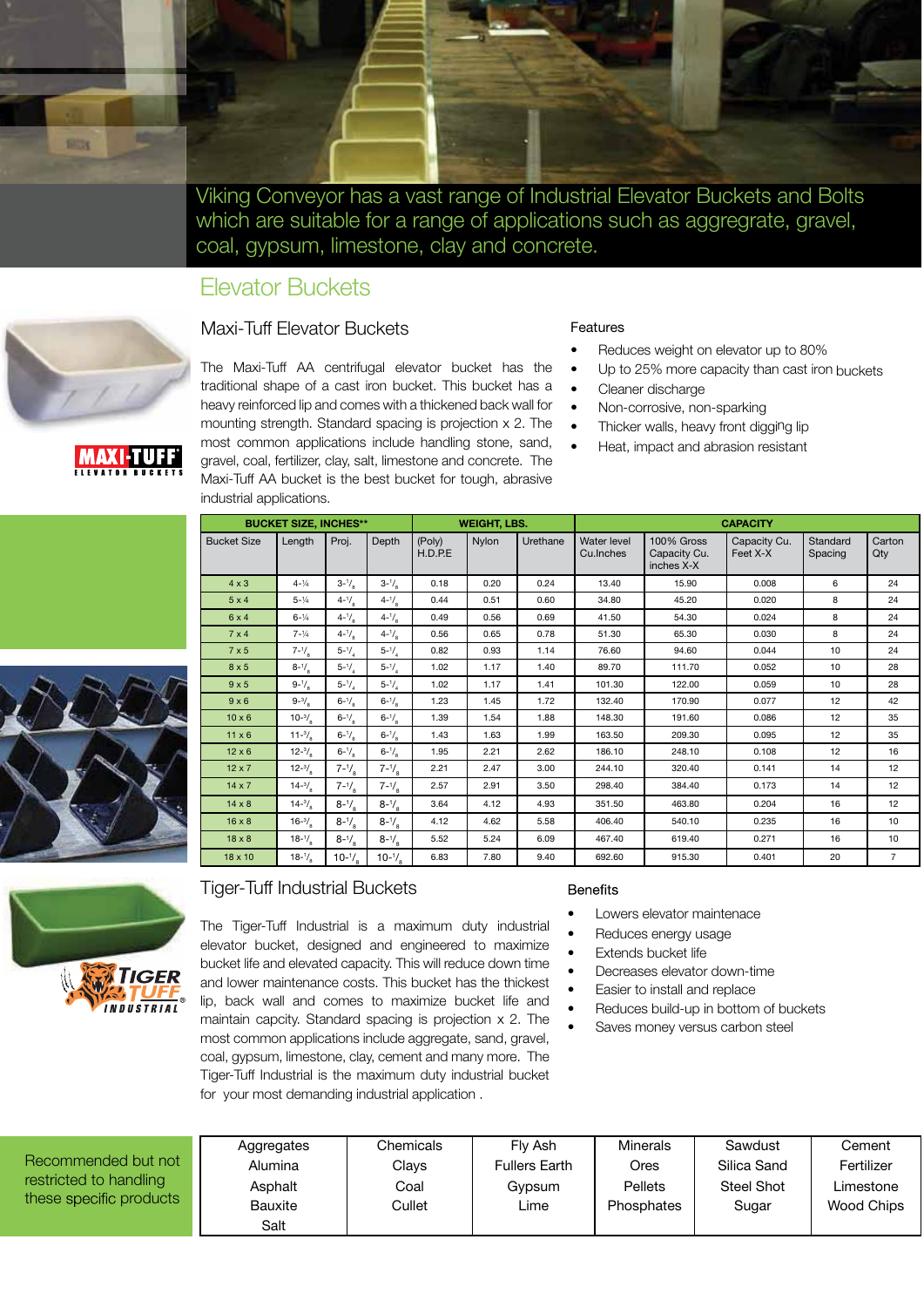#### Tiger - Tuff Industrial Buckets

|                    | <b>BUCKET SIZE, INCHES**</b> |                   |                   |              | <b>CAPACITY</b> |                           |                                          |                          |                     |                |
|--------------------|------------------------------|-------------------|-------------------|--------------|-----------------|---------------------------|------------------------------------------|--------------------------|---------------------|----------------|
| <b>Bucket Size</b> | Length                       | Proj.             | Depth             | <b>Nylon</b> | Urethane        | Water level<br>Cu. Inches | 100% Gross<br>Capacity Cu.<br>inches X-X | Capacity Cu.<br>Feet X-X | Standard<br>Spacing | Carton<br>Qty  |
| $12 \times 7$      | $12 - \frac{1}{2}$           | $7 - \frac{3}{4}$ | $\overline{7}$    | 3.92         | 4.26            | 269.24                    | 344.58                                   | 0.156                    | 14                  | $\overline{7}$ |
| $14 \times 7$      | $14 - \frac{1}{2}$           | $7 - \frac{3}{4}$ | $\overline{7}$    | 4.49         | 4.88            | 315.77                    | 404.19                                   | 0.183                    | 14                  | $\overline{7}$ |
| $16 \times 7$      | $16 - \frac{1}{2}$           | $7 - \frac{3}{4}$ | $\overline{7}$    | 4.77         | 5.18            | 377.41                    | 483.08                                   | 0.218                    | 14                  | $\overline{7}$ |
| $12 \times 8$      | $12-^{5}/_{\rm s}$           | $8-3/2$           | $8 - \frac{1}{4}$ | 5.08         | 6.03            | 373.00                    | 477.44                                   | 0.216                    | 16                  | 6              |
| $13 \times 8$      | $13 - \frac{5}{8}$           | $8 - \frac{3}{4}$ | $8 - \frac{1}{4}$ | 5.16         | 6.46            | 404.85                    | 518.21                                   | 0.234                    | 16                  | 6              |
| $14 \times 8$      | $14-5/8$                     | $8-3/4$           | $8 - \frac{1}{4}$ | 5.55         | 6.60            | 436.80                    | 559.10                                   | 0.253                    | 16                  | 6              |
| $16 \times 8$      | 17                           | $9-1/16$          | $8 - \frac{1}{8}$ | 6.18         | 7.51            | 512.57                    | 656.09                                   | 0.297                    | 18                  | 10             |
| $18 \times 8$      | 19                           | $9-1/16$          | $8-1/8$           | 6.91         | 8.08            | 567.49                    | 726.39                                   | 0.328                    | 18                  | 10             |
| $20 \times 8$      | 21                           | $9-1/16$          | $8 - \frac{1}{2}$ | 7.51         | 8.80            | 646.81                    | 827.92                                   | 0.374                    | 18                  | 10             |
| $22 \times 8$      | 23                           | $9 - \frac{1}{4}$ | $8 - \frac{1}{4}$ | 9.23         | 11.02           | 701.90                    | 898.43                                   | 0.406                    | 18                  | 6              |
| $24 \times 8$      | 25                           | $9-1/2$           | $8 - \frac{1}{4}$ | 9.55         | 11.48           | 763.40                    | 977.15                                   | 0.441                    | 18                  | 6              |
| $16 \times 10$     | 17                           | 11                | 10                | 10.03        | 12.24           | 795.70                    | 1018.50                                  | 0.461                    | 20                  | 6              |
| $18 \times 10$     | 19                           | 11                | 10                |              | 13.58           | 910.00                    | 1164.80                                  | 0.527                    | 20                  | 6              |
| $20 \times 10$     | 21                           | 11                | 10                |              | 14.42           | 1032.50                   | 1321.60                                  | 0.598                    | 20                  | 6              |

#### HD-Max Heavy Duty Buckets

The HD-MAX Heavy Duty elevator bucket is engineered to exceed the performance requirements of the standard bucket. This bucket is designed with thicker walls and a reinforced front lip to increase buckets with the HD-Max will create longer bucket life and less frequent replacements. Standard spacing is nominal projection  $+ 2$ ". The most common applictions include grain, fertilizer, pellets, corn, wheat, soybeans and other agricultural applications. The HD-MAX bucket stands second only to be Tiger-Tuff in trength and thickness.

#### Features

- Thicker walls, heavy front lip for digging
- 
- Cleaner discharge Extends bucket  $\mathsf{lift}_\mathsf{A}$
- High impact and abrasion resistant
- Non-corrosive, nonsparking

#### **Benefits**

- Increases elevator capacity
- More capacity Corrosion proof
	-
	- Decreases elevator down-time
	- Lowers elevator maintenance





| <b>BUCKET SIZE, INCHES**</b> |                    |                    |                   |                              | <b>WEIGHT, LBS</b> |              |          | <b>CAPACITY, CU. INCHES</b> |                                    |                     |               |  |
|------------------------------|--------------------|--------------------|-------------------|------------------------------|--------------------|--------------|----------|-----------------------------|------------------------------------|---------------------|---------------|--|
| <b>Bucket</b><br><b>Size</b> | Length             | Proj.              | Depth             | <b>Backwall</b><br>thickness | (Poly)<br>H.D.P.E  | <b>Nvlon</b> | Urethane | Water level<br>$X-X$        | Useable 5°<br>over $X - 5^{\circ}$ | Standard<br>Spacing | Carton<br>Qty |  |
| 3 × 2                        | $3 - \frac{1}{4}$  | $2 - \frac{5}{16}$ | $2 - \frac{1}{4}$ | 0.17                         | 0.12               | 0.15         | 0.17     | 6.71                        | 7.93                               | $\overline{4}$      | 109           |  |
| $4 \times 3$                 | $4 - \frac{3}{8}$  | $3 - \frac{1}{4}$  | 3                 | 0.17                         | 0.22               | 0.25         | 0.30     | 15.26                       | 17.70                              | 5                   | 24            |  |
| $5 \times 4$                 | $5 - \frac{1}{4}$  | $4 - \frac{1}{2}$  | 4                 | 0.28                         | 0.46               | 0.53         | 0.63     | 36.20                       | 39.82                              | 6                   | 48            |  |
| 6x4                          | $6 - \frac{1}{4}$  | $4 - \frac{1}{2}$  | 4                 | 0.28                         | 0.53               | 0.61         | 0.73     | 44.20                       | 49.58                              | 6                   | 48            |  |
| $7 \times 4$                 | $7 - \frac{1}{4}$  | $4 - \frac{1}{2}$  | 4                 | 0.28                         | 0.60               | 0.65         | 0.82     | 51.31                       | 57.01                              | 6                   | 48            |  |
| 6x5                          | $6 - \frac{1}{4}$  | $5 - \frac{5}{8}$  | 5                 | 0.30                         | 0.69               | 0.79         | 0.95     | 67.20                       | 73.98                              | $\overline{7}$      | 24            |  |
| $7 \times 5$                 | $7 - \frac{1}{4}$  | $5 - \frac{5}{6}$  | 5                 | 0.30                         | 0.81               | 0.96         | 1.11     | 79.79                       | 89.24                              | $\overline{7}$      | 24            |  |
| $8 \times 5$                 | $8 - \frac{1}{4}$  | $5 - \frac{5}{8}$  | 5                 | 0.30                         | 0.90               | 1.04         | 1.18     | 88.54                       | 97.98                              | $\overline{7}$      | 35            |  |
| 9x5                          | $9 - \frac{3}{8}$  | $5 - \frac{5}{8}$  | 5                 | 0.30                         | 1.20               | 1.20         | 1.38     | 107.37                      | 121.27                             | $\overline{7}$      | 24            |  |
| $10 \times 5$                | $10 - \frac{1}{4}$ | $5 - \frac{5}{8}$  | 5                 | 0.30                         | 1.26               | 1.45         | 1.73     | 121.30                      | 138.89                             | $\overline{7}$      | 27            |  |
| $11 \times 5$                | $11 - \frac{1}{4}$ | $5 - \frac{5}{8}$  | 5                 | 0.30                         | 1.37               | 1.58         | 1.88     | 140.70                      | 153.16                             | $\overline{7}$      | 27            |  |
| $12 \times 5$                | $12 - \frac{1}{4}$ | $5 - \frac{5}{8}$  | 5                 | 0.30                         | 1.55               | 1.78         | 2.12     | 159.87                      | 167.14                             | $\overline{7}$      | 27            |  |
| $8 \times 6$                 | $8-3/8$            | $6 - \frac{5}{6}$  | 6                 | 0.30                         | 1.35               | 1.54         | 1.85     | 135.56                      | 150.85                             | 8                   | 18            |  |
| $9 \times 6$                 | $9-3/8$            | $6 - \frac{5}{6}$  | 6                 | 0.30                         | 1.53               | 1.75         | 2.10     | 150.26                      | 165.87                             | 8                   | 18            |  |
| $10 \times 6$                | $10 - \frac{3}{8}$ | $6 - \frac{5}{8}$  | 6                 | 0.30                         | 1.64               | 1.87         | 2.25     | 170.69                      | 185.62                             | 8                   | 18            |  |
| $11 \times 6$                | $11-^{3}/_{8}$     | $6 - \frac{5}{8}$  | 6                 | 0.30                         | 1.82               | 2.07         | 2.49     | 185.18                      | 200.36                             | 8                   | 18            |  |
| $12 \times 6$                | $12 - \frac{3}{8}$ | $6 - \frac{5}{6}$  | 6                 | 0.30                         | 1.89               | 2.15         | 2.58     | 200.37                      | 220.58                             | 8                   | 18            |  |
| $13 \times 6$                | $13-3/8$           | $6 - \frac{5}{8}$  | 6                 | 0.30                         | 2.04               | 2.32         | 2.79     | 220.78                      | 240.48                             | 8                   | 18            |  |
| $10 \times 7$                | $10 - \frac{1}{2}$ | $7 - \frac{3}{4}$  | $7 - \frac{1}{8}$ | 0.33                         | 2.35               | 2.68         | 3.22     | 240.91                      | 264.59                             | 9                   | 14            |  |
| $11 \times 7$                | $11 - \frac{1}{2}$ | $7 - \frac{3}{4}$  | $7 - \frac{1}{8}$ | 0.33                         | 2.55               | 2.91         | 3.49     | 269.32                      | 292.41                             | 9                   | 14            |  |
| $12 \times 7$                | $12 - \frac{1}{2}$ | $7 - \frac{3}{4}$  | $7 - \frac{1}{8}$ | 0.33                         | 2.73               | 3.15         | 3.78     | 292.41                      | 319.63                             | 9                   | 14            |  |
| $13 \times 7$                | $13 - \frac{1}{2}$ | $7 - \frac{3}{4}$  | $7 - \frac{1}{8}$ | 0.33                         | 2.89               | 3.32         | 3.90     | 344.20                      | 356.40                             | 9                   | 12            |  |
| $14 \times 7$                | $14 - \frac{1}{2}$ | $7 - \frac{3}{4}$  | $7 - \frac{1}{8}$ | 0.33                         | 3.10               | 3.57         | 4.19     | 356.40                      | 386.90                             | 9                   | 12            |  |
| $15 \times 7$                | $15 - \frac{1}{2}$ | $7 - \frac{3}{4}$  | $7 - \frac{1}{8}$ | 0.33                         | 3.23               | 3.71         | 4.36     | 379.50                      | 408.20                             | 9                   | 12            |  |
| $16 \times 7$                | $16 - \frac{1}{2}$ | $7 - \frac{3}{4}$  | $7 - \frac{1}{8}$ | 0.33                         | 3.37               | 3.88         | 4.55     | 406.40                      | 432.00                             | 9                   | 12            |  |
| $10 \times 8$                | $10 - \frac{1}{2}$ | $8-3/4$            | 8                 | 0.40                         | 2.89               | 3.29         | 3.96     | 328.52                      | 353.97                             | 10                  | 10            |  |
| $11 \times 8$                | $11 - \frac{1}{2}$ | $8-3/4$            | 8                 | 0.40                         | 3.17               | 3.61         | 4.34     | 358.11                      | 388.30                             | 10                  | 10            |  |
| $12 \times 8$                | $12 - \frac{1}{2}$ | $8-3/4$            | 8                 | 0.40                         | 3.46               | 3.94         | 4.74     | 390.67                      | 423.22                             | 10                  | 10            |  |
| $13 \times 8$                | $13 - \frac{1}{2}$ | $8-3/4$            | 8                 | 0.40                         | 3.57               | 4.00         | 4.79     | 406.39                      | 452.77                             | 10                  | 10            |  |
| $14 \times 8$                | $14 - \frac{1}{2}$ | $8-3/2$            | 8                 | 0.40                         | 2.86               | 4.44         | 5.21     | 465.00                      | 502.80                             | 10                  | 10            |  |
| $15 \times 8$                | $15 - \frac{1}{2}$ | $8-3/4$            | 8                 | 0.40                         | 4.06               | 4.67         | 5.48     | 511.30                      | 541.90                             | 10                  | 10            |  |
| $16 \times 8$                | $16 - \frac{1}{2}$ | $8-3/4$            | 8                 | 0.40                         | 4.26               | 4.90         | 5.75     | 543.10                      | 571.10                             | 10                  | 10            |  |
| $18 \times 8$                | $18 - \frac{1}{2}$ | $8-3/4$            | 8                 | 0.40                         | 4.66               | 5.36         | 6.29     | 610.20                      | 648.00                             | 10                  | 10            |  |

Call us **0800 845 464** to discuss your buckets and bolts requirements.